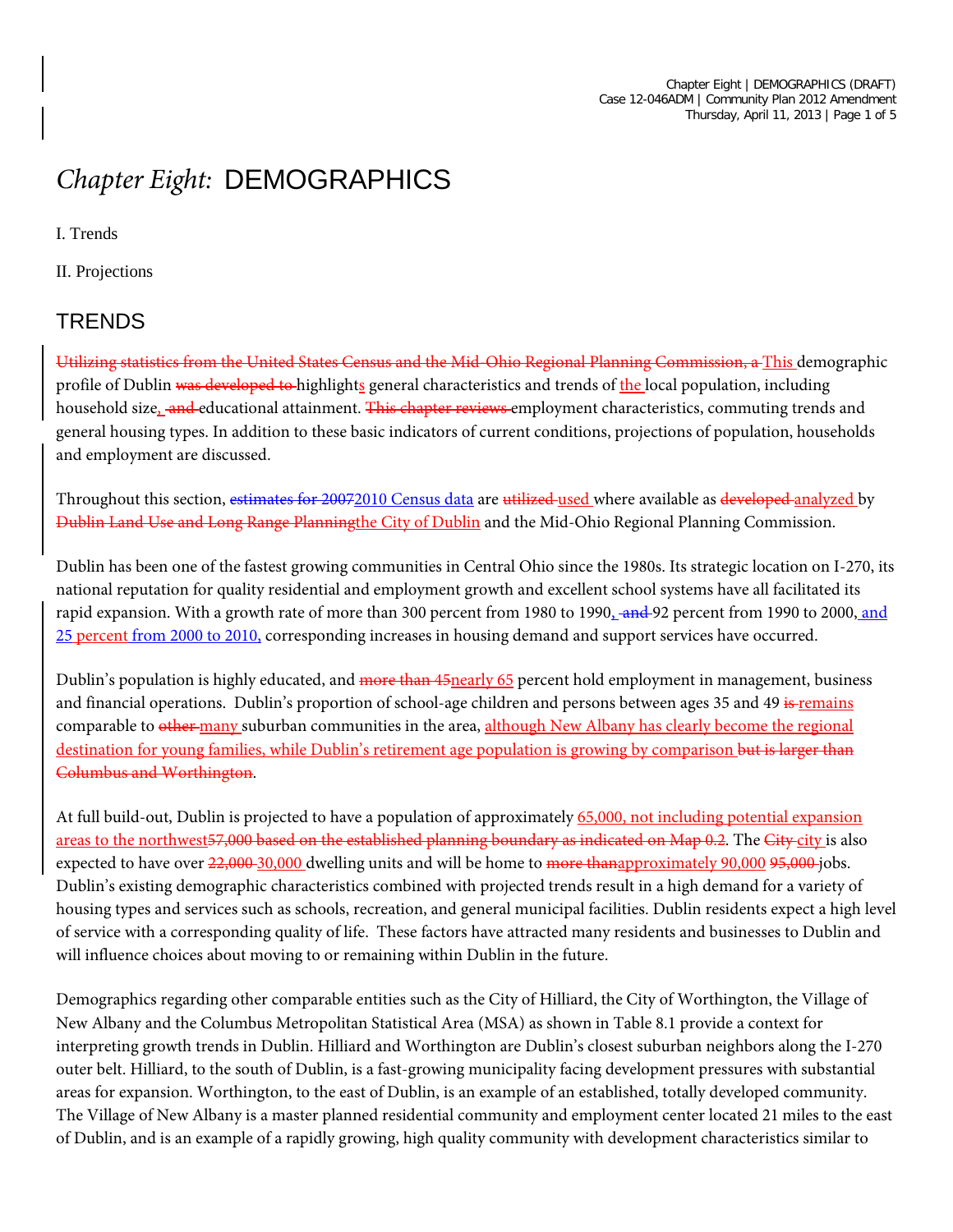Dublin. The Columbus Metropolitan Statistical Area is used to show regional comparisons. Additionally, Delaware County, in which a portion of Dublin is located, has experienced substantial growth over the past decade.

## Population and Households

Dublin's rapid growth has occurred primarily over the last  $\frac{35-40}{2}$  years due to the availability of public water and sanitary services made possible in the early 1970s with the development of Muirfield Village. At that time, the Village of Dublin included a population of less than 700 residents, and its subsequent growth is charted in Table 8.1below. In only a 10-year period, the population increased five-fold to over 3,800 people; but by the 1990 Census, Dublin's population rose by 350 percent to a total of 16,366. Dublin's rapid expansion continued through the 1990s, expanding through the 2000 Census to 31,392 residents, and to 39,245 residents in the 2010 Census. By 2012, the Mid-Ohio Regional Planning Commission estimated Dublin's population at 42,038.

On average, Dublin has grown by approximately 800 over 1,000 persons per year over the last 25-30 years. Between 2000 and 2010, Dublin's population grew by 25 percent. In comparison, between 1990 and 2000, Hilliard grew by 105-14 percent, New Albany expanded by 129-91 percent, and the Columbus MSA increased slightly by 14-20 percent. In contrast, Worthington's population decreased slightly during this period.

Estimates of population change between 2000 and 2005 indicate that growth in Dublin and the region is slowing, and a variety of estimates are available for population. The recent U.S. Census derived a 2005 population estimate of 34,964 for Dublin. The Mid-Ohio Regional Planning Commission created a 2006 estimate for Dublin of 38,909, and a 2007 estimate  $of 40,163.$ 

The rate of household growth in Dublin slowed from 12 times the regional average in 1990, to five times the regional average in 2000, to a little over twice the regional average in 2010. In 1990, Dublin had 5,533 households. This increased by 102 percent in 2000, to 11,165 households, and by 34 percent in 2010, to 14,984 households . By 2012, Dublin was home to an estimated 15,085 households.

The size of the Dublin median household, in contrast, changed from 2.96 persons per household in 1990 to 2.81 in 2000 (a five percent decrease). The total decline in household size from 1980 to 2000 equalledequaled 11 percent. From 2000 to 2010, average household size decreased an additional 2 percent, reaching 2.74 persons per household. Dublin, Hilliard and New Albany each All four communities evaluated show declining household size, consistent with the current national trend. However, both Dublin and Hilliard have larger households than the Columbus MSA. However, relative changes in household size have varied significantly since the year 2000. Dublin is the only community of the four evaluated to have a decrease, Hilliard showed no change, and Worthington had a slight increase in household size. By contrast, New Albany's household size increased dramatically during this period, by 11 percent over year 2000 levels.

## Education Attainment

The 2000 Census indicates that 97.3 percent of Dublin residents aged 25 years and older are high school graduates, a slight decrease from 1990. The 2010 Census indicates that 98.3 percent of Dublin residents aged 25 years and older are high school graduates, a 1 percent increase from 2000. This level of educational attainment is somewhat higher than the rates for eachthe comparison community except for New Albanyies. However, the rates for these other communities have increased since 1990. Table 8.4 The table below shows the percentage of high school graduates in 1990, and 2000, and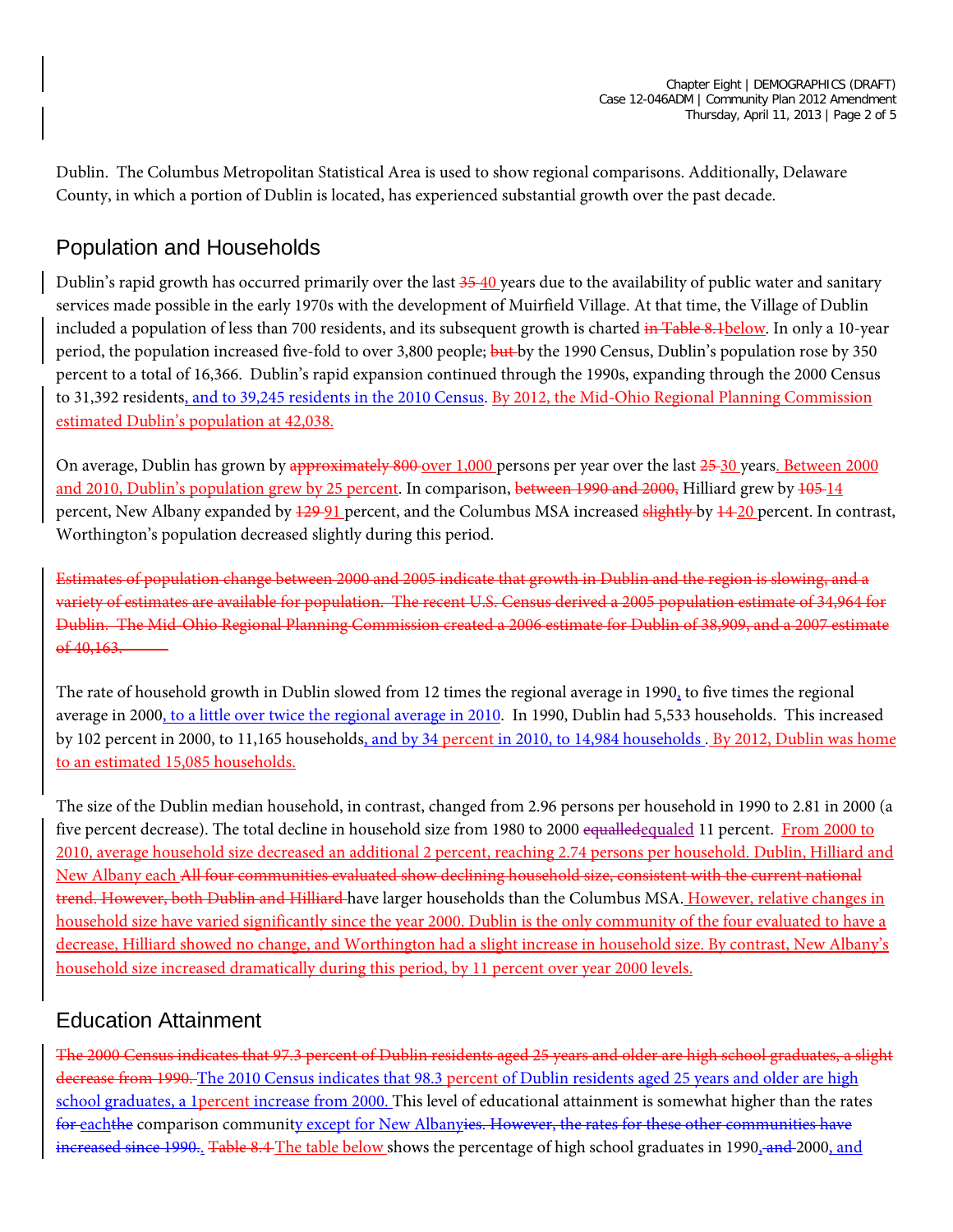2010, as well as. Table 8.4 also shows rates of college graduation. Dublin and Worthington have comparable rates of college graduation, with New Albany close behindDublin had a 70.8 percent graduation rate in 2010, approximately 6 percent above Worthington and approximately 7 percent below New Albany. The types of jobs held by Dublin residents are indicative of the need for a college education.

#### Jobs and Employment

Table 8.5 compares uUnemployment rates for 1990, and 2000, and 2010 are shown below. Low unemployment rates are indicated for all four comparative areas, with the lowest unemployment experienced in New Albany and HilliardDublin.

The majority of Dublin's working population consists of managers and professionals. In 20002010, almost 60nearly 64 percent held managerial, professional, and related jobs, an increase of four percent from 19902000. Dublin was only exceeded in this category by New Albany-(which has a similar workforce profile) in this category, with 61 approximately 70 percent of its workforce in managerial and professional positions. Computer, sales and administrative support occupations accounted for an additional  $\frac{28-24}{2}$  percent of Dublin's workforce; this was a decrease from 2000, due in part to an increase in the number of construction, production and transportation-related jobs. The Village of New Albany has a similar workforce profile. See Figure 8.2.

#### Commuting Patterns

Dublin has a highly active and mobile suburban population. Serving as a major employer to the Central Ohio region, the City's city's daily population increases substantially as workers travel to Dublin's major employment locations. Estimates place the daytime population of Dublin at approximately 65,000 people, indicating a significant need for transportation infrastructure and daily services. Likewise, Dublin is home to a significant population of highly educated professionals who travel to other employment centers throughout the region such as downtown Columbus. Traveling to and from work, as well as a variety of other activities, the typical Dublin family is estimated by some accounts to make a total of 13 daily trips per household, compared to 11 for other comparable suburbs.

As indicated in Table 8.6, mMore than 89-86 percent of Dublin's residents drive to work alone. This rate is slightly higher than most area suburban municipalities, yetbut similar to single commuter rates in other comparable suburbs and relatively higher than the overall rate of 82 percent for the Columbus MSA. The region is highly dependent upon the automobile. While 2.31.6 percent of working residents within the MSA used public transit, Dublin's percentage of transit use is less than one percent. Given the City's lower density development patterns, transit options are limited to routes connecting Dublin's largest employers. As additional jobs are created within the Citycity, the need to more effectively provide transportation alternatives for Dublin's major employment corridors **may will** become increasingly important.

As an automobile commuting region, travel times throughout Central Ohio generally range between  $\frac{20-21}{20}$  and  $\frac{2623}{20}$ minutes as shown in Table 8.6. Commuting times for Dublin residents range from under five minutes to over 90 minutes, with an average travel time of  $24-23$  minutes. With an estimated  $15,802-17,599$  employed Dublin residents age 16 years and over in 20002010, approximately 74-83 percent work outside of the Citycity. A majority (47 percent)Approximately 41percent are employed in Columbus, while 18-55 percent work elsewhere within the Columbus MSA. Approximately nineLess than three percent commute outside the region. Likewise, ofOf the total number of jobs within the City of Dublin, less than ten percent are actually filled by Dublin residents. These figures further highlight the substantial level of commuting into and out of the City and the regional relationships between housing and employment.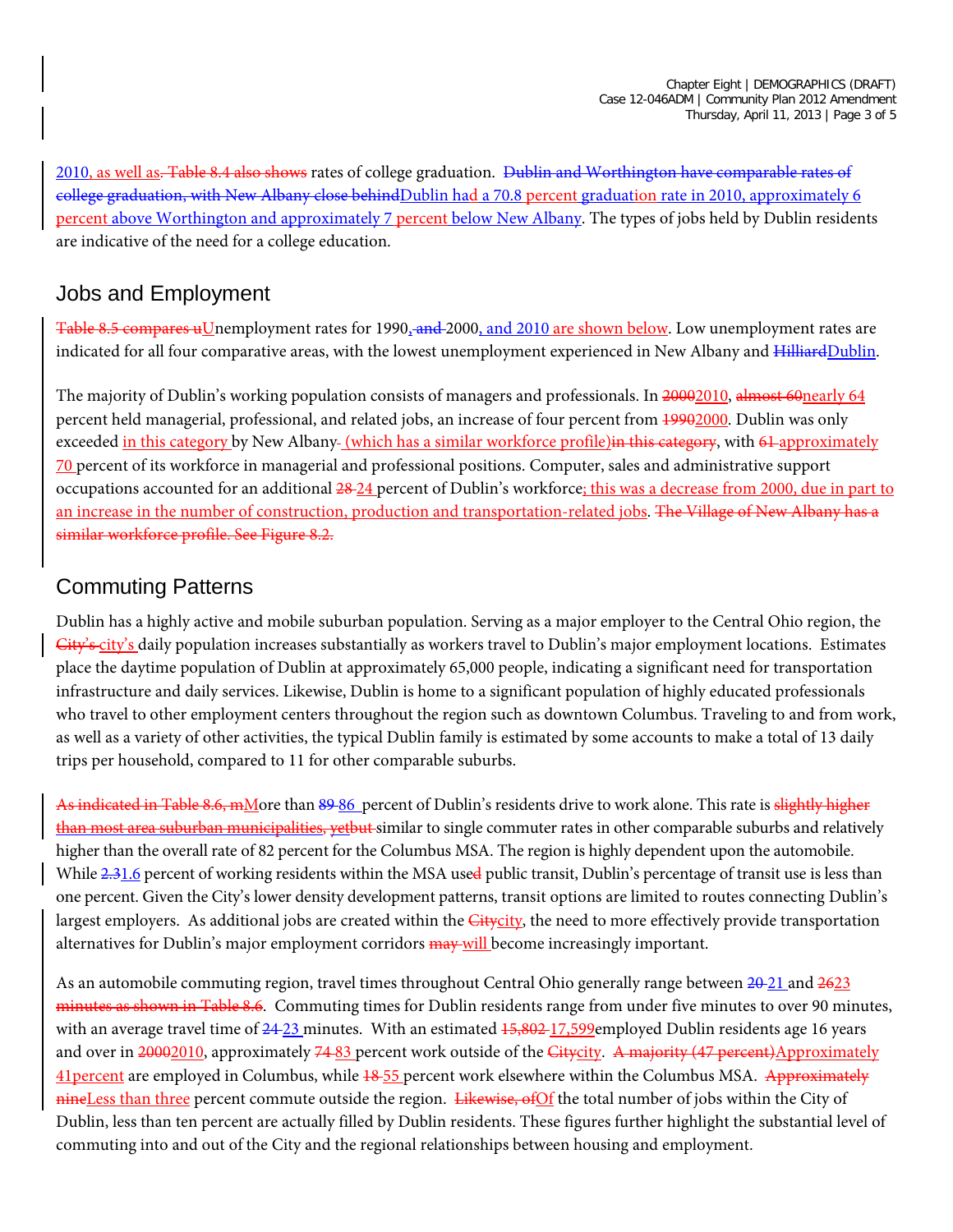#### Age

The age composition of a community provides a basis for evaluating current and future service needs. As shown in Figure 8.3below, a majority of Dublin's population is concentrated in both school-age children and adults between 34 and 4940 and 54. This reflects the predominantly single-family character of Dublin today but also a shift toward a growing middleaged population, that is coupled with a much lower component of college-age residents. Between 2000 and 2010, young age groups (0-14) decreased as a percentage of the city's total population. At the same time, there were substantial decreases in adult age groups between 30 and 49, with even larger increases in the population aged 50 and older.

While the proportion of The higher proportion of families with children is still high for Dublin, with corresponding increases the demand for schools, recreation facilities and other services such as childcare today. Given the significant component of adults age 35 40 to 4954, however, Dublin's population will continue to age similarly to regional and national trends. As the Dublin population ages, there will be an increased shift in need for senior recreation activities, medical facilities and alternative housing. These trends have significant implications for the Dublin's existing single family housing stock, as described below.

# Housing Units

As shown in Table 8.7, Dublin had nearly 12,03815,779 housing units in 20010, and over 7179 percent of those were owner-occupied. Local calculations have found this number as high as 78 percent, and the national average is 68.9 percent for owner occupancy. The estimated number of housing units within Dublin as of December 2006 was 14,636. This represents a 21 percent increase over the six-year period. In addition, Dublin's renter-occupied units totaled 3,122 increased by 579 1,533 between 1990 2000 and 20002010, a 144 123 percent increase. In comparison, Hilliard and the Columbus MSA have higher rates of renter-occupied housing, and lower rates of owner-occupied housing, while Worthington and New Albany are more reflective of Dublin's ownership patterns. Table 8.7 shows the number and occupancy status of housing units in 2000

These ownership patterns correspond closely with the types of housing available in the city. Sixty-eight percent of Dublin's total housing units are single family detached homes, with an additional 15 percent comprised of single family attached housing products. The remaining 18 percent is comprised of a small number of two-family homes (less than 1 percent) and multiple family units. As Dublin's population continues to age, the demand for attached and multiple family product types is likely to increase. At the same time, large portions of Dublin's vast single family housing stock are approaching forty years of age and will require additional maintenance and investments to remain competitive in the housing market. Efforts to attract and retain a younger workforce will also generate demand for alternative housing types, but will also provide an opportunity to build future demand for the city's traditional housing stock as those workers start families and seek more space. It will be important for the City to continually monitor the status of its older neighborhoods and homes to ensure their continued success. See Land Use Objective 6 for more information.

# **II. PROJECTIONS**

Projections of housing, employment and population growth are based upon a comparison of existing residential and nonresidential development relative to the future land use expectations and established densities of the Land Use Plan. Inventories and estimates of existing land uses and densities were utilizedare used as base values for projecting development to a horizon year of 2030to a 'build-out' condition. Information used to analyze population include the 2000